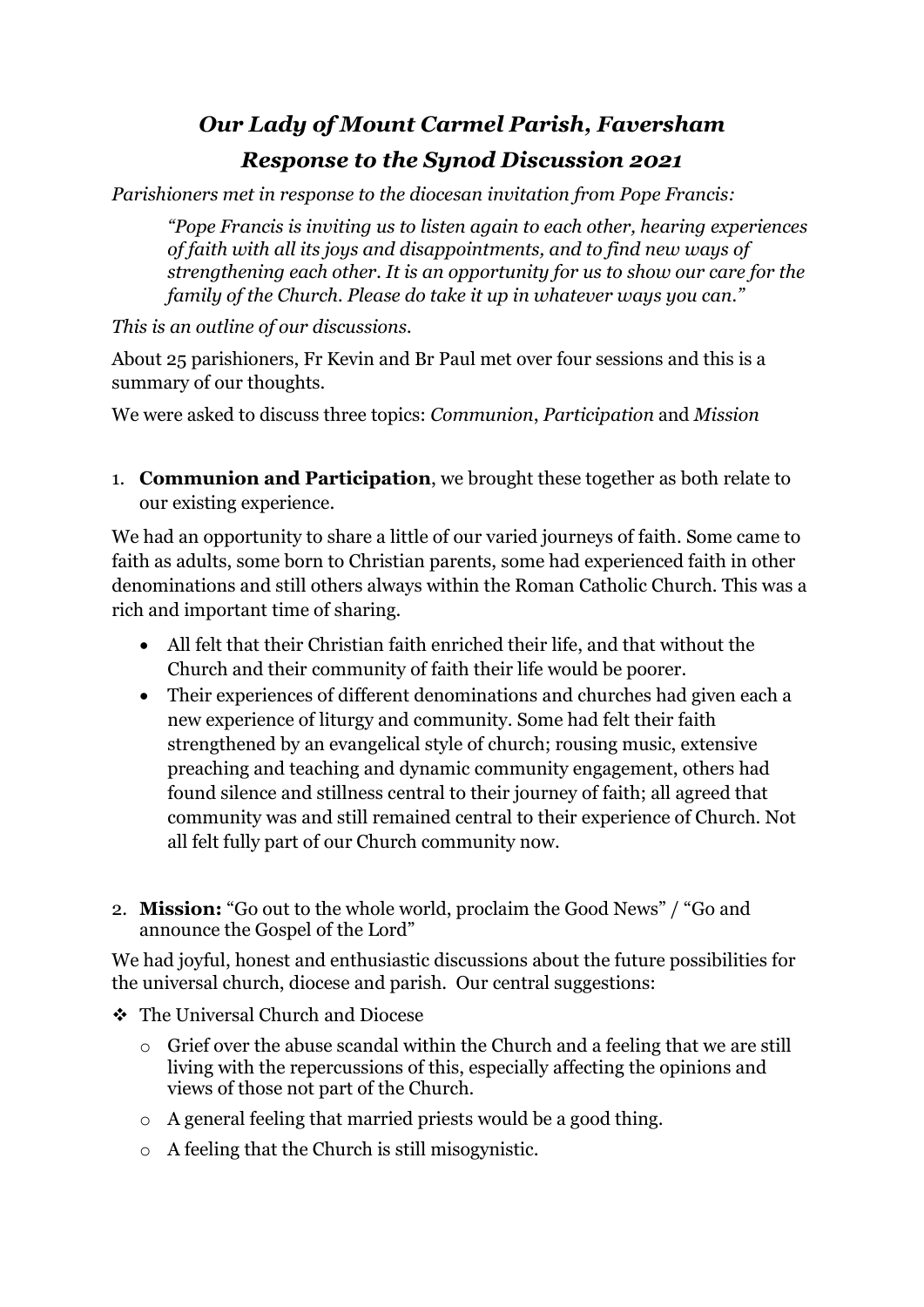o A desire for a greater role for women within the Church and particularly women priests.

### ❖ **Our parish**

Covid was felt to still be having a detrimental effect, but our suggestions were for something which can be done now and plans for a post-restriction world.

We felt that we wanted many things to return to 'normal' but saw this as an opportunity for change and renewal, see how we would like each area to be, rather than just be a return to how it was before.

- Ecumenism was felt by all to be central to our witness of faith and love, in our charitable work and outreach. This is shown especially through the work of the SVP, refugee support and housing scheme, the joint services organised with the Council of Churches, especially the Christmas carols and March of Witness.
- o The return of the Welcome ministry, the Diversity Welcome notice to be edited and posted on the notice board.
- o Visiting care homes by priests and lay parishioners. An idea of a rota of services through the Council of Churches was felt to be a good idea.
- o Engaging and reengaging young people and children was felt to be vital, ideas included Children's Masses, Children's Liturgy returning, the resumption of the First Holy Communion and Confirmation programmes. Youth work was discussed, a music group was felt to be a possibility, but few firm suggestions emerged, a dedicated discussion was felt to be needed.
- o A review of the times of Mass especially with a view to families and young people's needs.
- o Outreach:
	- Particularly through personal witness of our living faith, shown through our love and care of others such as the SVP and Foodbank.
	- Welcome card giving details of parish groups.
	- Working and thinking Ecumenically
	- Return of the Enquirers group and RCIA.
- o Adult formation and community growth ideas included: discussion groups, Bible study, praying together, sessions on the symbolism and understanding the Mass, having service sheets available again, helping those who are unfamiliar with the liturgy.
- o Outreach:
	- We need to seek ways of including those with specific needs into the life of the parish e.g., Mass for the sick,
	- Transport for those with mobility issues,
	- Opportunities for people with special needs and their carers to meet
	- Bereavement service each November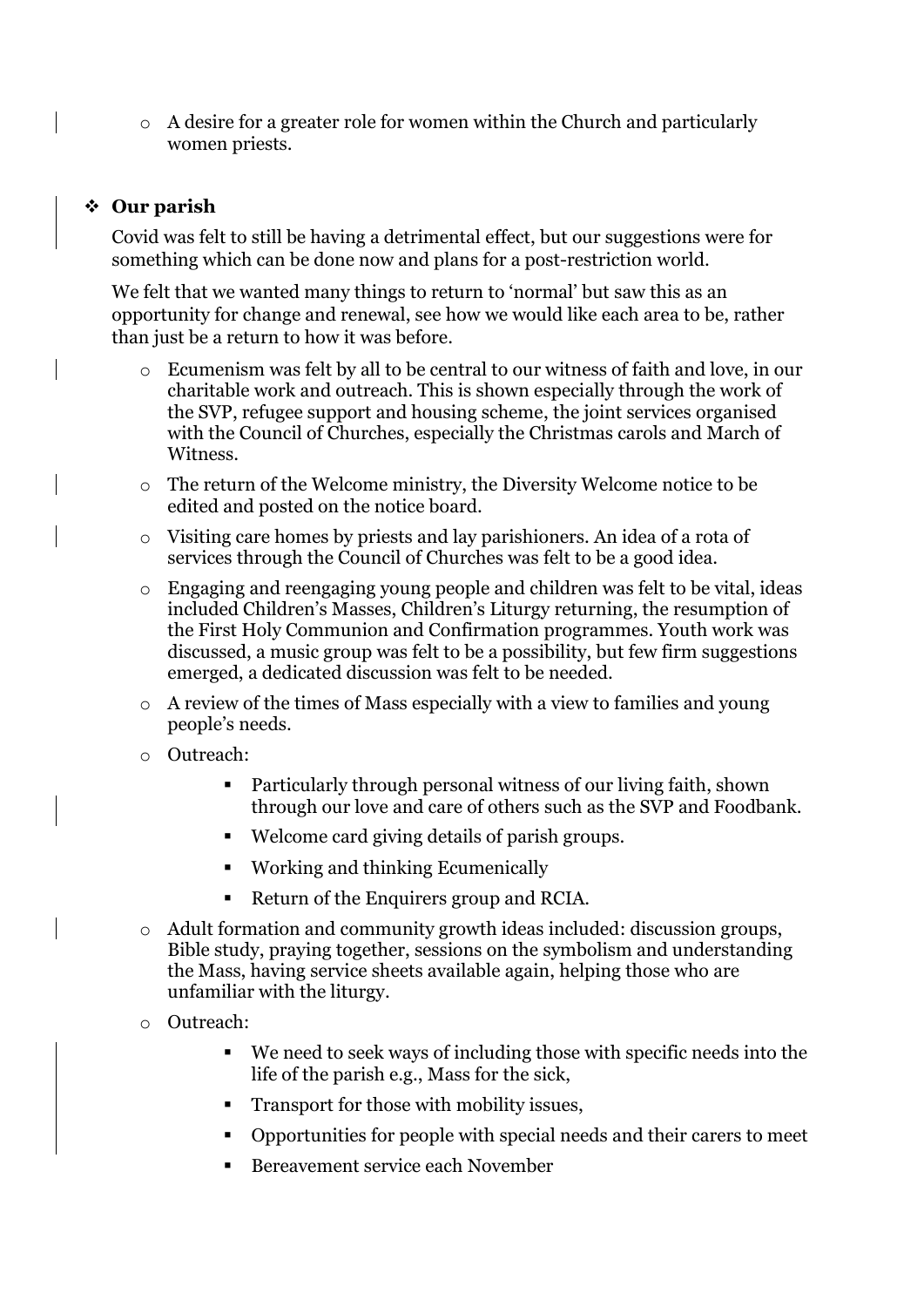- Annual service for those newly baptised
- Nativity service review.
- Notice board outside
- Invitation cards available for these services.
- o Develop ways to support older or vulnerable parishioners.

# ❖ **Our Church building.**

- o Church front door being open during the day.
- o The entry and exit of the church were felt to be an encumbrance to community as chatting after Mass was conducted on the road. Suggested alternatives were discussed.
- $\circ$  Side chapel was discussed as no view of the altar. Television screens projecting a view of the altar would greatly help. (These could also be used for hymns)
- o Screens on the side of the altar enabling project the hymns.

These discussions were greatly enjoyed and very insightful. Thank you to all who took part. However, the process of the Synod is not at an end yet. Fr Kevin is planning this spring to have further discussions to reflect on the way forward for our parish.

There are meetings planned by the diocese where our thoughts will be shared with other parishes in the area and then a summary will be sent by our Archbishop to Rome to join the feedback from around the world.

Thanking all who have contributed.

Marie Mann